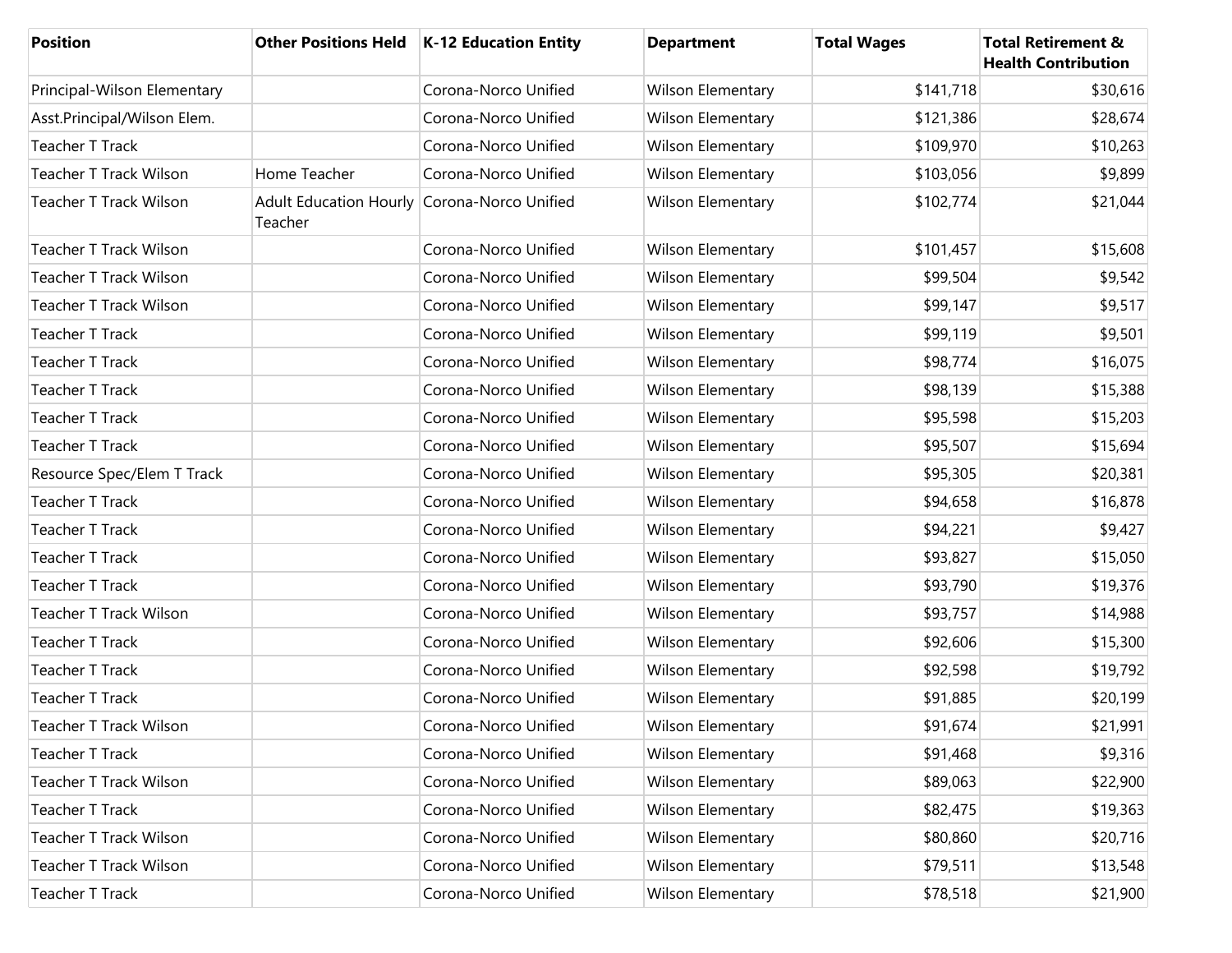| Teacher T Track                    |                                           | Corona-Norco Unified | Wilson Elementary        | \$73,585 | \$17,530 |
|------------------------------------|-------------------------------------------|----------------------|--------------------------|----------|----------|
| <b>Teacher T Track</b>             |                                           | Corona-Norco Unified | Wilson Elementary        | \$72,194 | \$17,328 |
| Resource Spec./Elem T Track        |                                           | Corona-Norco Unified | Wilson Elementary        | \$69,549 | \$17,664 |
| <b>Head Custodian I</b>            |                                           | Corona-Norco Unified | Wilson Elementary        | \$56,984 | \$12,153 |
| Teacher T Track Wilson             |                                           | Corona-Norco Unified | Wilson Elementary        | \$46,641 | \$9,600  |
| Custodian                          |                                           | Corona-Norco Unified | Wilson Elementary        | \$45,535 | \$10,062 |
| Custodian                          |                                           | Corona-Norco Unified | Wilson Elementary        | \$45,247 | \$10,783 |
| <b>Teacher T Track Wilson</b>      |                                           | Corona-Norco Unified | Wilson Elementary        | \$45,180 | \$4,667  |
| <b>Teacher T Track</b>             |                                           | Corona-Norco Unified | Wilson Elementary        | \$45,156 | \$4,335  |
| School Secretary II                |                                           | Corona-Norco Unified | Wilson Elementary        | \$43,905 | \$14,597 |
| <b>Teacher T Track Wilson</b>      | Substitute Teacher,<br>Substitute Teacher | Corona-Norco Unified | Wilson Elementary        | \$41,462 | \$4,238  |
| Clerk Typist II                    |                                           | Corona-Norco Unified | Wilson Elementary        | \$39,089 | \$4,615  |
| Teacher T Track                    |                                           | Corona-Norco Unified | Wilson Elementary        | \$38,438 | \$5,417  |
| Unit Lead I                        |                                           | Corona-Norco Unified | Wilson Elementary        | \$25,099 | \$8,533  |
| Teacher/Nsh/Sdc-Wilson-T<br>Track  |                                           | Corona-Norco Unified | Wilson Elementary        | \$24,601 | \$2,640  |
| Para educator-Special<br>Education |                                           | Corona-Norco Unified | Wilson Elementary        | \$22,611 | \$7,730  |
| Para educator-Special<br>Education |                                           | Corona-Norco Unified | Wilson Elementary        | \$19,312 | \$7,362  |
| Para educator-Special<br>Education |                                           | Corona-Norco Unified | Wilson Elementary        | \$19,200 | \$2,292  |
| Para educator-Special<br>Education |                                           | Corona-Norco Unified | <b>Wilson Elementary</b> | \$18,873 | \$542    |
| Para educator-Special<br>Education |                                           | Corona-Norco Unified | Wilson Elementary        | \$18,503 | \$7,667  |
| Para educator-Special<br>Education |                                           | Corona-Norco Unified | Wilson Elementary        | \$18,328 | \$547    |
| Clerk Typist II                    |                                           | Corona-Norco Unified | Wilson Elementary        | \$18,017 | \$2,120  |
| Para educator-Special<br>Education | Para educator -<br>Substitute             | Corona-Norco Unified | Wilson Elementary        | \$17,694 | \$3,035  |
| Clerk Typist II                    | Clerk Typist-Sub Perm<br>Employee         | Corona-Norco Unified | <b>Wilson Elementary</b> | \$17,458 | \$2,061  |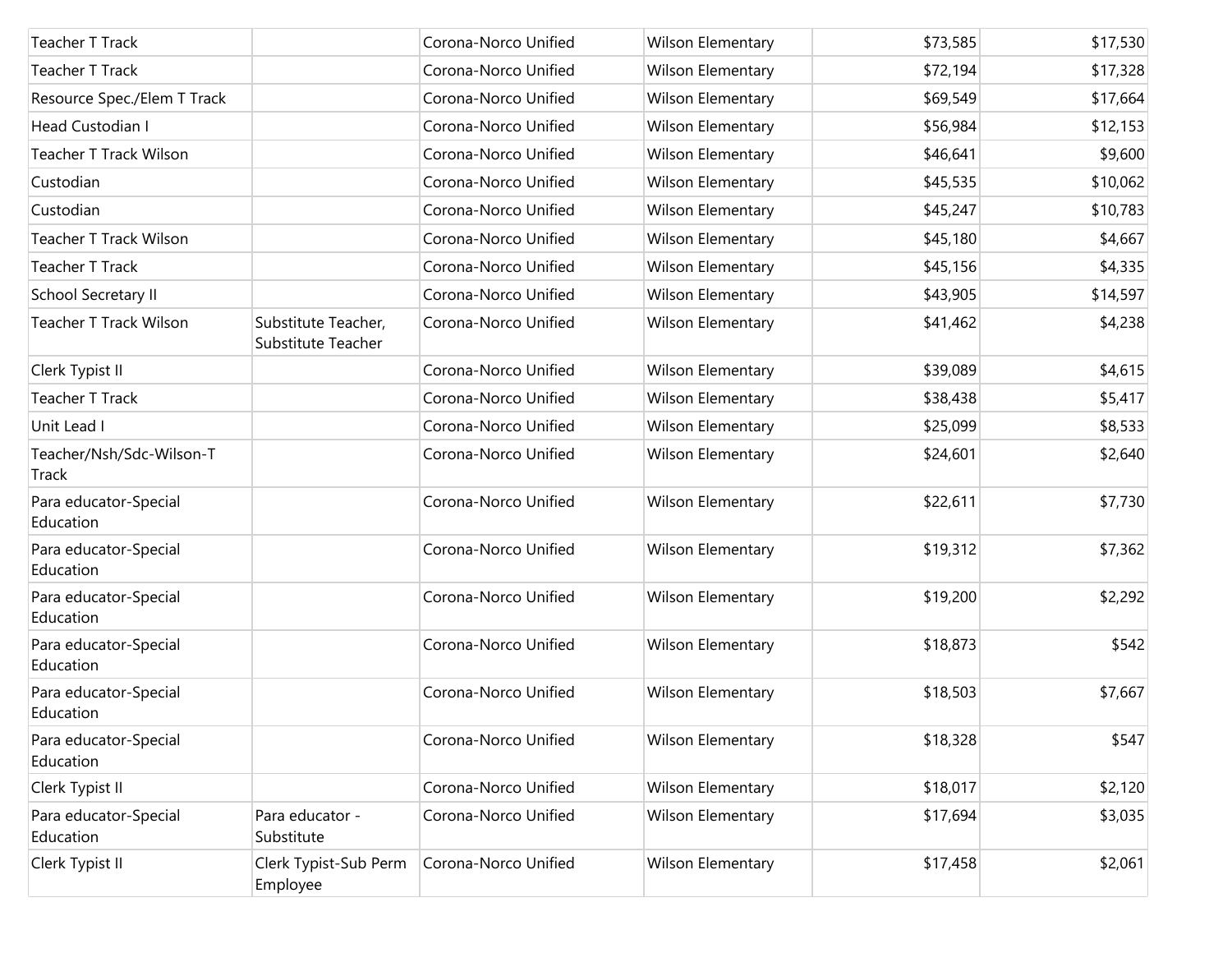| Library Clerk                      |                               | Corona-Norco Unified | Wilson Elementary | \$17,006 | \$11,839 |
|------------------------------------|-------------------------------|----------------------|-------------------|----------|----------|
| <b>Teacher T Track Wilson</b>      |                               | Corona-Norco Unified | Wilson Elementary | \$16,940 | \$3,973  |
| Para educator-Special<br>Education |                               | Corona-Norco Unified | Wilson Elementary | \$15,899 | \$7,525  |
| Para educator/Computer Inst        |                               | Corona-Norco Unified | Wilson Elementary | \$15,299 | \$0      |
| Para educator-Special<br>Education |                               | Corona-Norco Unified | Wilson Elementary | \$14,390 | \$2,870  |
| Para educator-Special<br>Education |                               | Corona-Norco Unified | Wilson Elementary | \$13,380 | \$5,170  |
| Clerk Typist II                    |                               | Corona-Norco Unified | Wilson Elementary | \$12,754 | \$0      |
| Para educator/Bilingual            |                               | Corona-Norco Unified | Wilson Elementary | \$12,709 | \$0      |
| Para educator-Special<br>Education |                               | Corona-Norco Unified | Wilson Elementary | \$12,655 | \$0      |
| Cafeteria Assistant I              |                               | Corona-Norco Unified | Wilson Elementary | \$11,898 | \$0      |
| Para Ed-Classroom Support          |                               | Corona-Norco Unified | Wilson Elementary | \$9,281  | \$1,421  |
| Noon Supervisor                    | Para educator -<br>Substitute | Corona-Norco Unified | Wilson Elementary | \$7,536  | \$0      |
| Noon Supervisor                    |                               | Corona-Norco Unified | Wilson Elementary | \$7,141  | \$0      |
| Para Ed-1:1 Rsp                    |                               | Corona-Norco Unified | Wilson Elementary | \$7,083  | \$1,030  |
| Cafeteria Assistant I              |                               | Corona-Norco Unified | Wilson Elementary | \$6,442  | \$0      |
| Noon Supervisor                    |                               | Corona-Norco Unified | Wilson Elementary | \$5,419  | \$0      |
| Noon Supervisor                    | Noon Supervisor               | Corona-Norco Unified | Wilson Elementary | \$3,547  | \$0      |
| Noon Supervisor                    |                               | Corona-Norco Unified | Wilson Elementary | \$3,270  | \$0      |
| Noon Supervisor                    |                               | Corona-Norco Unified | Wilson Elementary | \$2,554  | \$0      |
| Noon Supervisor                    |                               | Corona-Norco Unified | Wilson Elementary | \$2,180  | \$0      |
| Noon Supervisor                    |                               | Corona-Norco Unified | Wilson Elementary | \$2,095  | \$0      |
| Noon Supervisor                    |                               | Corona-Norco Unified | Wilson Elementary | \$1,626  | \$0      |
| Noon Supervisor                    |                               | Corona-Norco Unified | Wilson Elementary | \$1,414  | \$0      |
| Noon Supervisor                    |                               | Corona-Norco Unified | Wilson Elementary | \$1,146  | \$0      |
| Noon Supervisor                    |                               | Corona-Norco Unified | Wilson Elementary | \$1,024  | \$0      |
| Noon Supervisor                    |                               | Corona-Norco Unified | Wilson Elementary | \$576    | \$0      |
| Noon Supervisor                    |                               | Corona-Norco Unified | Wilson Elementary | \$220    | \$0      |
| Noon Supervisor                    | Independent Pe Coach          | Corona-Norco Unified | Wilson Elementary | \$38     | \$0      |